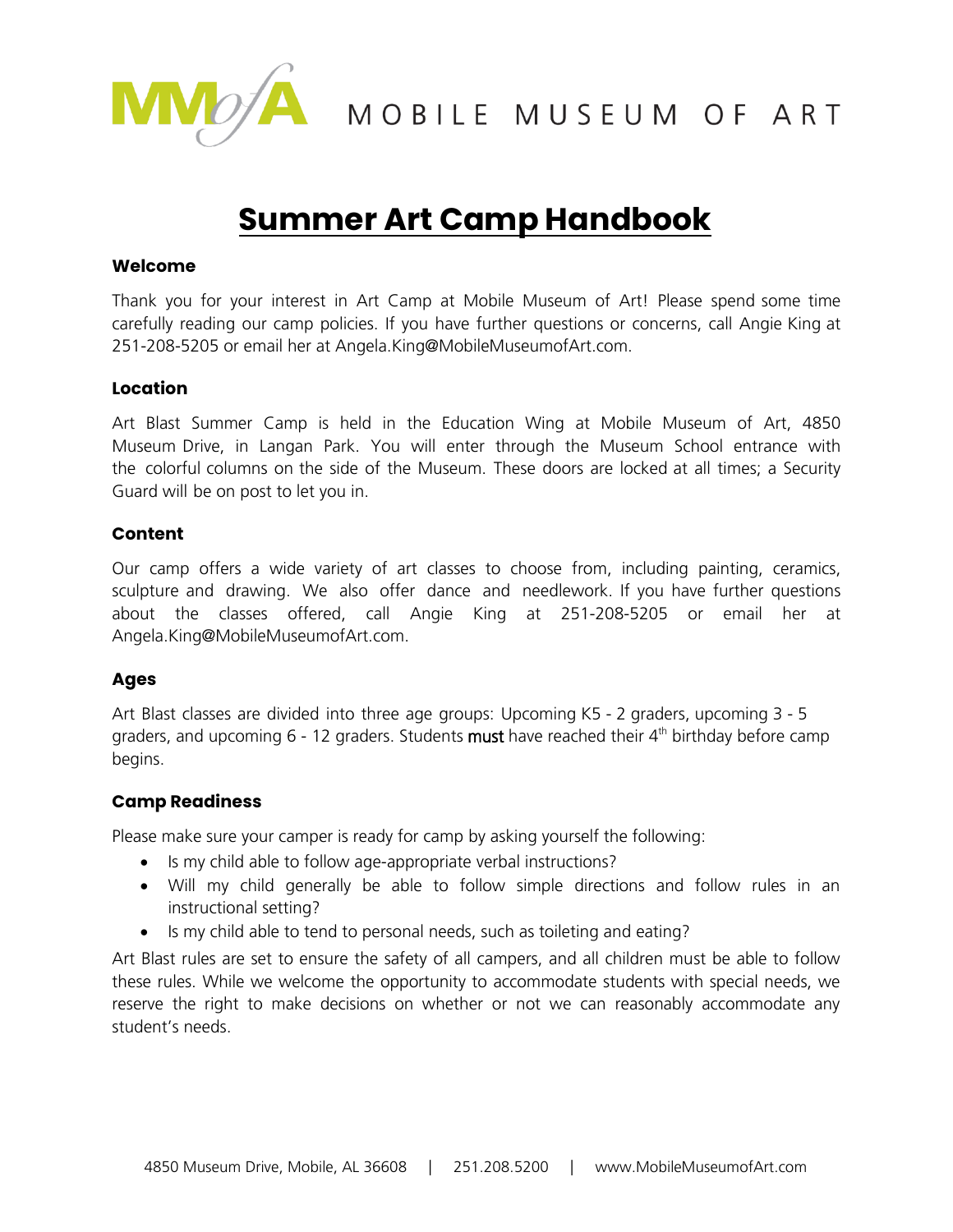

## **Art Blast Faculty**

The faculty of Art Blast has been carefully selected for instruction as to grade level and area of expertise. All faculty members are working artists themselves or are certified art educators, most with years of teaching experience. Our classes are small to ensure quality instruction for each child; please do not ask to add an additional student to a full class.

## **Volunteering at in The Museum School**

Summer Art Camp Counselors consist of volunteers carefully selected from high schools and colleges in the area and receive service hours for their work. Counselors must be at least 15 years old and willing to work with teachers and children in an art classroom setting.

For more information about volunteering for Art Camp or any other program at MMofA, please contact Angie King at 251-208-5205 or email her at Angela.King@MobileMuseumofArt.com.

## **Camp Hours, Drop-off, and Pick-up**

Parents should come in with their child(ren) and initial on the sign-in sheet. When picking up, parents should come in and initial on the sign-out sheet. The teacher will keep each child in the classroom until a parent goes in and gets him/her. You may bring your child as early as 8:45 am; campers in the 1-5pm classes must be picked up as close to 12 pm as possible. Please be aware that if you pick up your child early or run late for class, he or she may miss projects that cannot be made up.

#### **Scheduling, Pricing, and Payment**

MMofA offers half day options, running from 9 am to 12 pm. All prices are for weekly classes; single day camps are not available. Fees must be paid in full prior to camp. Your payment is your reservation, and payment is accepted as long as there is space available in the class up until the Monday that the class begins.

The pricing for Art Camps is \$160 members per child for MMofA members and \$210 per child for non-members. All art supplies are included in fees unless otherwise stated.

## **Cancellation and Refund Policy**

The last day to cancel your registration with a full refund is one week in advance on the Monday prior to each camp session. Emergency cancellations and refunds are considered on an individual basis.